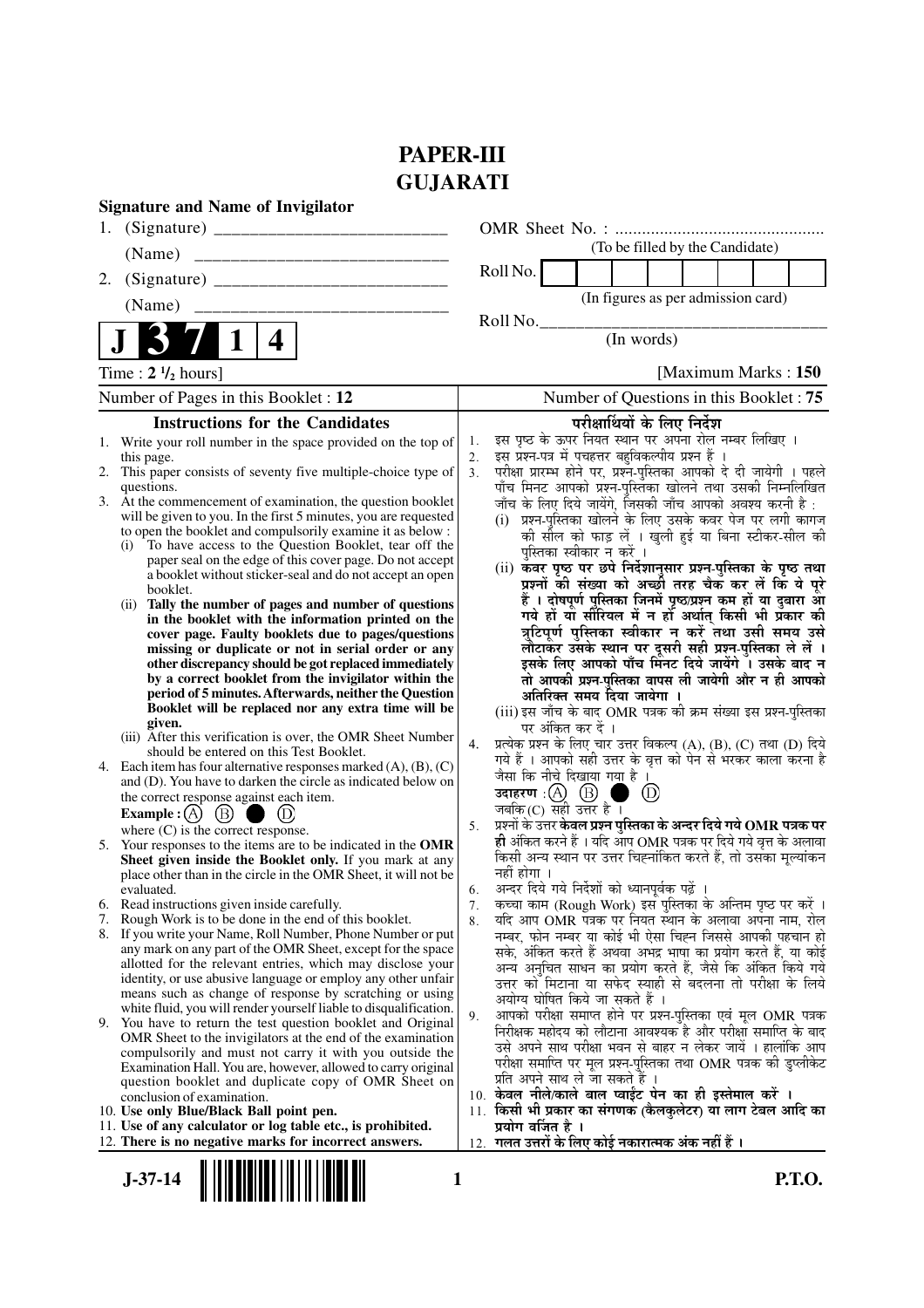## GUJARATI

### <u>પ્રશ્નપત્ર – III</u>

|           | <b>નોંધ :</b> આ પ્રશ્નપત્રમાં <b>પંચોતેર (75</b> ) બહુવિકલ્પી પ્રશ્નો છે. પ્રત્યેક પ્રશ્નના <b>બે (2)</b> ગુણ છે. <b>બધા</b> પ્રશ્નો<br>ફરજિયાત છે. |                |                                                                                                                                                        |
|-----------|-----------------------------------------------------------------------------------------------------------------------------------------------------|----------------|--------------------------------------------------------------------------------------------------------------------------------------------------------|
| 1.        | સાથે કયા મીમાંસક<br>'ચિત્રતુરગન્યાય'<br>સંકળાયેલા છે ?<br>(A) ભટ્ટ તૌત<br>$(B)$ શંકુક<br>$(C)$ લોલ્લટ<br>(D) આનંદવર્ધન                              | 6.             | 'ડિવાઈન કોમેડી'ના કેન્દ્રમાં કયુ સ્ત્રીપાત્ર<br>$\omega$ ?<br>$(A)$ $\tau$ $dl$<br>(B) બિઆર્ટ્રિસ<br>$(C)$ $\delta$ રીના<br>(D) ઈફીજિનિઆ               |
| 2.        | આન્દ્રે બ્રેતોં કયા વાદના પુરસ્કર્તા છે ?<br>(A) વાસ્તવવાદ<br>(B) અતિવાસ્તવવાદ<br>(C) નિસર્ગવાદ<br>(D) પ્રશિષ્ટતાવાદ                                | 7.             | 'મહાપ્રસ્થાન' કયા સાહિત્ય સ્વરૂપની કૃતિ<br>$\omega$ ?<br>$(A)$ પદ્યનાટક<br>$(B)$ પદ્યવાર્તા<br>આખ્યાન<br>(C)<br>(D) મહાકાવ્ય                           |
| 3.        | 'નવીન કવિતા વિષે વ્યાખ્યાનો' પુસ્તક<br>કોનું છે ?<br>(A) બલવંતરાય ઠાકોર<br>(B) નવલરામ<br>$(C)$ સુરેશ જોષી<br>(D) વિષ્ણુપ્રસાદ ત્રિવેદી              | 8.             | 'રીતિ'ના સંપાદક કોણ છે ?<br>(A) અજય ચૌધરી<br>(B) વિક્રમ ચૌધરી<br>$(C)$ પ્રભુ ચૌધરી<br>$(D)$ રઘુવીર ચૌધરી                                               |
| 4.        | પ્રશિષ્ટ<br>'કિષ્કિન્ધાકાંડ'<br>કયા<br>ગ્રંથમાં<br>નિરૂપાયો છે ?<br>(A) મહાભારત<br>શ્રીમદ્ ભાગવત<br>(B)<br>(C)<br>રામાયણ<br>મેઘદૂત<br>(D)           | 9.             | ઐતિહાસિક<br>આલોચના'<br>'પદ્યરચનાની<br>કોનો સંશોધનગ્રંથ છે ?<br>(A) કેશવ હર્ષદ ધ્રુવ<br>(B) કે.કા. શાસ્ત્રી<br>(C) ભોગીલાલ સાંડેસરા<br>(D) પ્રબોધ પંડિત |
| 5.        | 'આરોહણ' કાવ્યના કવિનું નામ જણાવો.<br>(A) રાજેન્દ્ર શાહ<br>કલાપી<br>(B)<br>$(C)$ $\frac{\xi}{\xi}$<br>(D) બ.ક. ઠાકોર                                 | 10.            | 'વિશ્વ સાહિત્ય' નામનો<br>લેખ<br>કયા<br>ભારતીય લેખકે લખ્યો છે?<br>$(A)$ પ્રેમચંદ<br>(B) રવીન્દ્રનાથ ટાગોર<br>$(C)$ સુન્દરમ્<br>(D)<br>પાટણકર            |
| Paper-III |                                                                                                                                                     | $\overline{2}$ | $J - 37 - 14$                                                                                                                                          |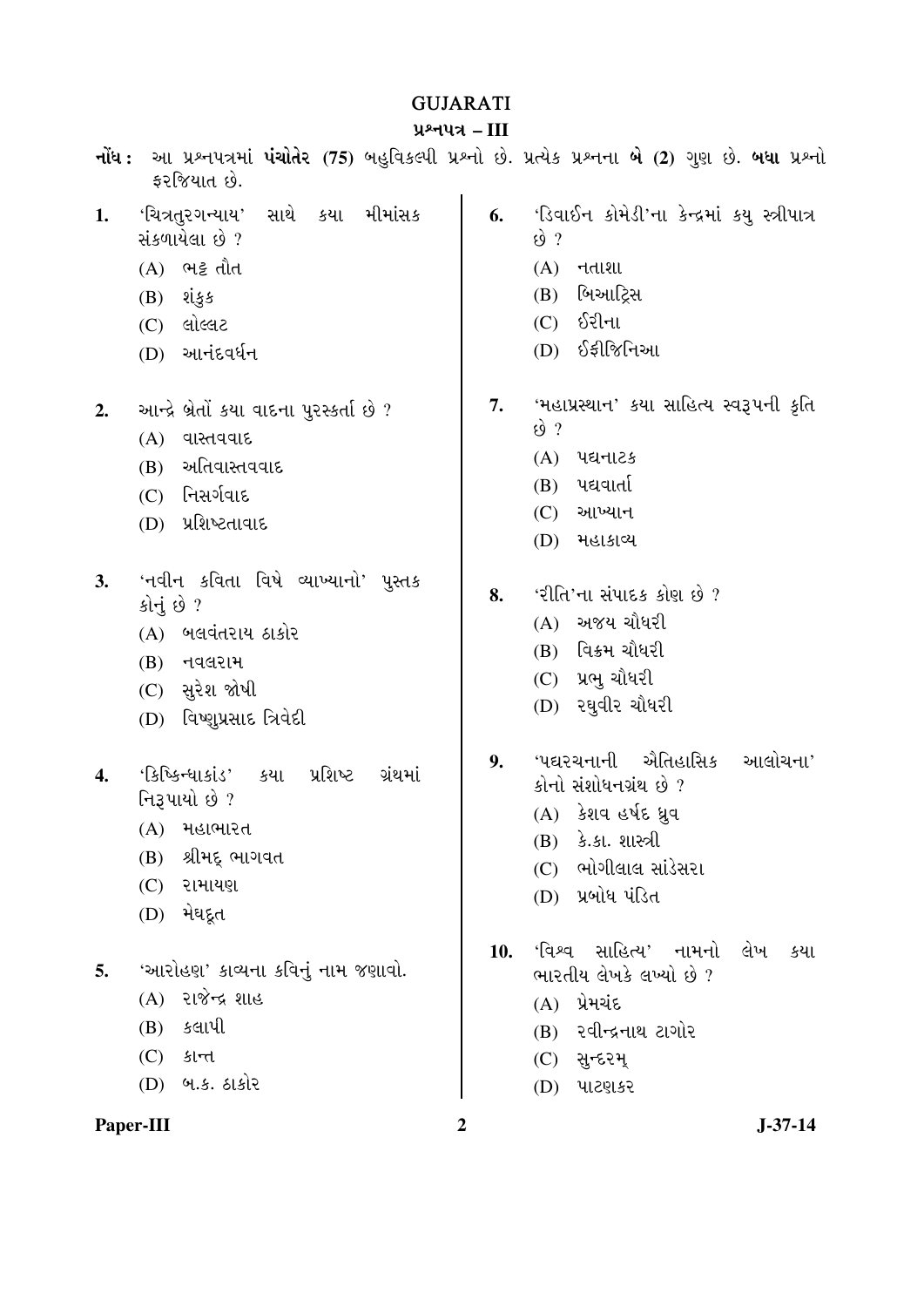- 11. 'ગુજરાતી સાહિત્યકોશ ભાગ-3'ના મુખ્ય સંપાદકનં નામ જણાવો.
	- $(A)$   $\forall$  યંત કોઠારી
	- (B) કીર્તિદા શાહ
	- (C) ચન્દ્રકાન્ત ટોપીવાળા
	- (D) રમણ સોની
- 12. **H**adunial sai og vald sa sunnoll ધારાનો નથી  $\,$  ?
	- $(A)$  અખો
	- $(B)$   $\tau$   $\ell$ *§* $\ell$
	- $(C)$  ભોજો
	- (D) શામળ
- 13. રમણીયતાની વિભાવના આપનાર આચાર્યનું નામ જણાવો.
	- $(A)$   $\gamma$ ગન્નાથ
	- $(B)$  ક્ષેમેન્દ્ર
	- $(C)$   $\frac{1}{2}$ rds
	- $(D)$  વામન
- 14. 'દુરિતનાં પુષ્પો'ના કવિનું નામ સૂચવો.
	- $(A)$  રેમ્બો
	- (B) બૉદલેર
	- (C) વાલેરી
	- (D) ¾ÛÛÅÛÛ¾Ûë
- 15. નંદશંકર મહેતાની નવલકથાનું નામ જણાવો.
	- (A) હિન્દુસ્તાન મધ્યેનું ઝૂપડું
	- (B) ઈંગ્લાંડની મુસાફરીનું વર્ણન
	- (C) કરણઘેલો
	- (D) અંધેરી નગરીનો ગંધર્વસેન

- 16. HIRI કાલાનુક્રમ પસંદ કરો :
	- $(A)$  વસ્તુધ્વનિ, રસધ્વનિ, અલંકારધ્વનિ, ગુણીભૂતવ્યંગ્ય
	- $(B)$  વસ્તુધ્વનિ, ગુણીભૂતવ્યંગ્ય, અલંકારધ્વનિ, રસધ્વનિ
	- (C) વસ્તધ્વનિ, રસધ્વનિ, ગુણીભૂતવ્યંગ્ય, અલંકારધ્વનિ
	- (D) વસ્તુધ્વનિ, અલંકારધ્વનિ, રસધ્વનિ, ગુણીભૂતવ્યંગ્ય
- 17. HIRI sichtst usis sel :
	- $(A)$   $A$  $A$  $A$ ,  $A$  $B$  $B$ ,  $A$  $C$  $D$ જગન્નાથ
	- $(B)$  ભરત, આનંદવર્ધન, જગન્નાથ, ભામહ
	- $(C)$  ભરત, જગન્નાથ, ભામહ, આનંદવર્ધન
	- (D) ભરત, ભામહ, જગન્નાથ, ઓનુંદવર્ઘન
- 18. HIRI siciltz i vais sel :
	- (A) પ્લેટો, ટી.એસ. એલિયટ, એરિસ્ટોટલ, રોલાં બાર્થ
	- (B) પ્લેટો, એરિસ્ટોટલ, ટી.એસ. એલિયટ, રોલાં બાર્થ
	- (C) પ્લેટો, એરિસ્ટોટલ, રોલાં બાર્થ, ટી.એસ. એલિયટ
	- (D) પ્લેટો, રોલાં બાર્થ, ટી.એસ. એલિયટ, એરિસ્ટોટલ
- 19. HIRI sichtst vais sel:
	- $(A)$  **પ્રશિષ્ટતાવાદ, પ્રતીકવાદ,** આતિવાસ્તવવાદ, કૌતુકપ્રિયતાવાદ
	- (B) પ્રશિષ્ટતાવાદ, અતિવાસ્તવવાદ, પ્રતીકવાદ, કૌતુકપ્રિયતાવાદ
	- (C) પ્રશિષ્ટતાવાદ, કૌતુકપ્રિયતાવાદ, પ્રતીકવાદ, અતિવાસ્તવવાદ
	- (D) પ્રશિષ્ટતાવાદ, અતિવાસ્તવવાદ, કૌતુકપ્રિયતાવાદ, પ્રતીકવાદ

**J-37-14 3 Paper-III**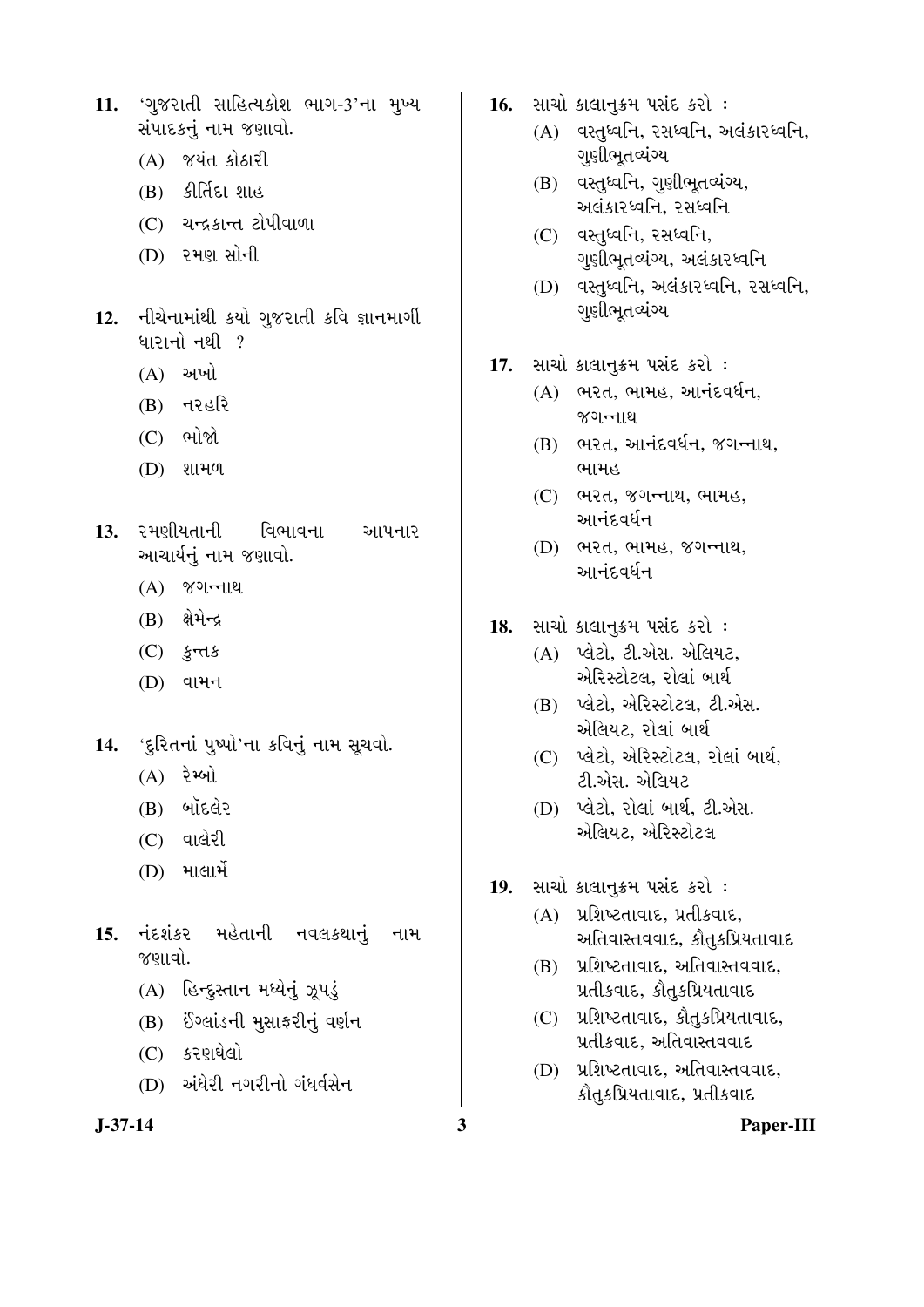- 20. HIRI sichtst vais sel :
	- $(A)$  વિવર્તલીલા, કાવ્યચર્ચા, કવિતા અને સાહિત્ય, કાવ્યની શક્તિ
	- (B) વિવર્તલીલા, કાવ્યની શક્તિ, કવિતા અને સાહિત્ય, કાવ્યચર્ચા
	- (C) [dadelal, sieutl alst, કાવ્યચર્ચા. કવિતા અને સાહિત્ય
	- (D) [Gadelal, sadl and allera, કાવ્યની શક્તિ, કાવ્યચર્ચા
- 21. HIRI sichtysh vais sel :
	- $(A)$  નવલરામ, રામનારાયણ પાઠક, સુરેશ જોષી, ચંદ્રકાંત ટોપીવાળા
	- (B) નવલરામ, સુરેશ જોષી, <u>રામનારાયણ પાઠક, ચંદ્રકાંત</u> ટોપીવાળા
	- (C) નવલરામ, ચંદ્રકાંત ટોપીવાળા, રામનારાયણ પાઠક, સુરેશ જોષી
	- (D) નવલરામ, સુરેશ જોષી, ચંદ્રકાંત <u>ટોપીવાળા, રામનારાયણ પાઠક</u>
- **22.** સાચો કાલાનુક્રમ પસંદ કરો :
	- $(A)$  લવણાસુર વધ, રામનો યજ્ઞારંભ, લવકુશનું દર્શન, સીતાનો ભૂમિપ્રવેશ
	- (B) લવણાસુર વધ, લવકુશનું દર્શન, રામનો યજ્ઞારંભ, સીતાનો ભૂમિપ્રવેશ
	- (C) લવણાસુર વધ, સીતાનો ભૂમિપ્રવેશ, લવકુશનું દર્શન, રામનો યજ્ઞારંભ
	- (D) લવણાસુર વધ, સીતાનો ભૂમિપ્રવેશ, ૨ામનો યજ્ઞારંભ, લવકુશનું દર્શન
- 23. HIRI sichtyst usic sel :
	- (A) પરેશ બાબુ, લાવણ્ય, વરદાસુંદરી, લલિતા
	- (B) પરેશ બાબુ, લલિતા, લાવણ્ય, વરદાસુંદરી
	- (C) પરેશ બાબુ, વરદાસુંદરી, લાવણ્ય, લલિતા
	- (D) પરેશ બાબુ, લલિતા, વરદાસુંદરી, લાવણ્ય
- 24. HIRI sichtst usis sel :
	- $(A)$  વસુધા, અથવા, છંદોલય, ક્યાં ?
	- (B) વસુધા, છંદોલય, અથવા, ક્યાં ?
	- (C) વસુધા, ક્યાં ?, છંદોલય, અથવા
	- (D) વસુધા, અથવા, ક્યાં, છંદોલય?
- **25.** Hal sichtsh usis sel:
	- $(A)$   $S$ લેટેમેનેસ્ટા, ઉર્સલા, ડેસ્ડિમોના, નોરા
	- (B) ક્લેટેમેનેસ્ટ્રા, નોરા, ઉર્સૂલા, ડેસ્ડિમોના
	- (C) ક્લેટેમેનેસ્ટ્રા, ડેસ્ડિમોના, ઉર્સૂલા, નોરા
	- (D) ક્લેટેમેનેસ્ટ્રા, ડેસ્ડિમોના, નોરા ઉર્સુલા
- 26. HIRI sichtst usis sel :
	- $(A)$  વૈદિક, પ્રશિષ્ટ સંસ્કૃત, પ્રાકૃત, ગજરાતી
	- $(B)$  વૈદિક, પ્રાકૃત, પ્રશિષ્ટ સંસ્કૃત, ગુજરાતી
	- (C) વૈદિક, ગુજરાતી, પ્રાકૃત, પ્રશિષ્ટ સંસ્કૃત
	- (D) વૈદિક, પ્રાકૃત, ગુજરાતી, પ્રશિષ્ટ સંસ્કૃત
- 27. HIચો કાલાનુક્રમ પસંદ કરો :
	- $(A)$   $\partial A$   $\partial A$   $\partial \dot{A}$   $\partial B$   $\partial \dot{\partial} \dot{\partial}$ શાંતિભાઈ આચાર્ય, અંબાદાન રોહડિયા
	- (B) ઝવેરચંદ મેઘાણી, શાંતિભાઈ આચાર્ય, જયાનંદ જોશી, અંબાદાન રોહડિયા
	- (C) ઝવેરચંદ મેઘાણી, અંબાદાન રોહડિયા. જયાનંદ જોશી. શાંતિભાઈ આચાર્ય
	- (D) ઝવેરચંદ મેઘાણી, શાંતિભાઈ આચાર્ય, અંબાદાન રોહડિયા, જયાનંદ જોશી

**Paper-III 4 J-37-14**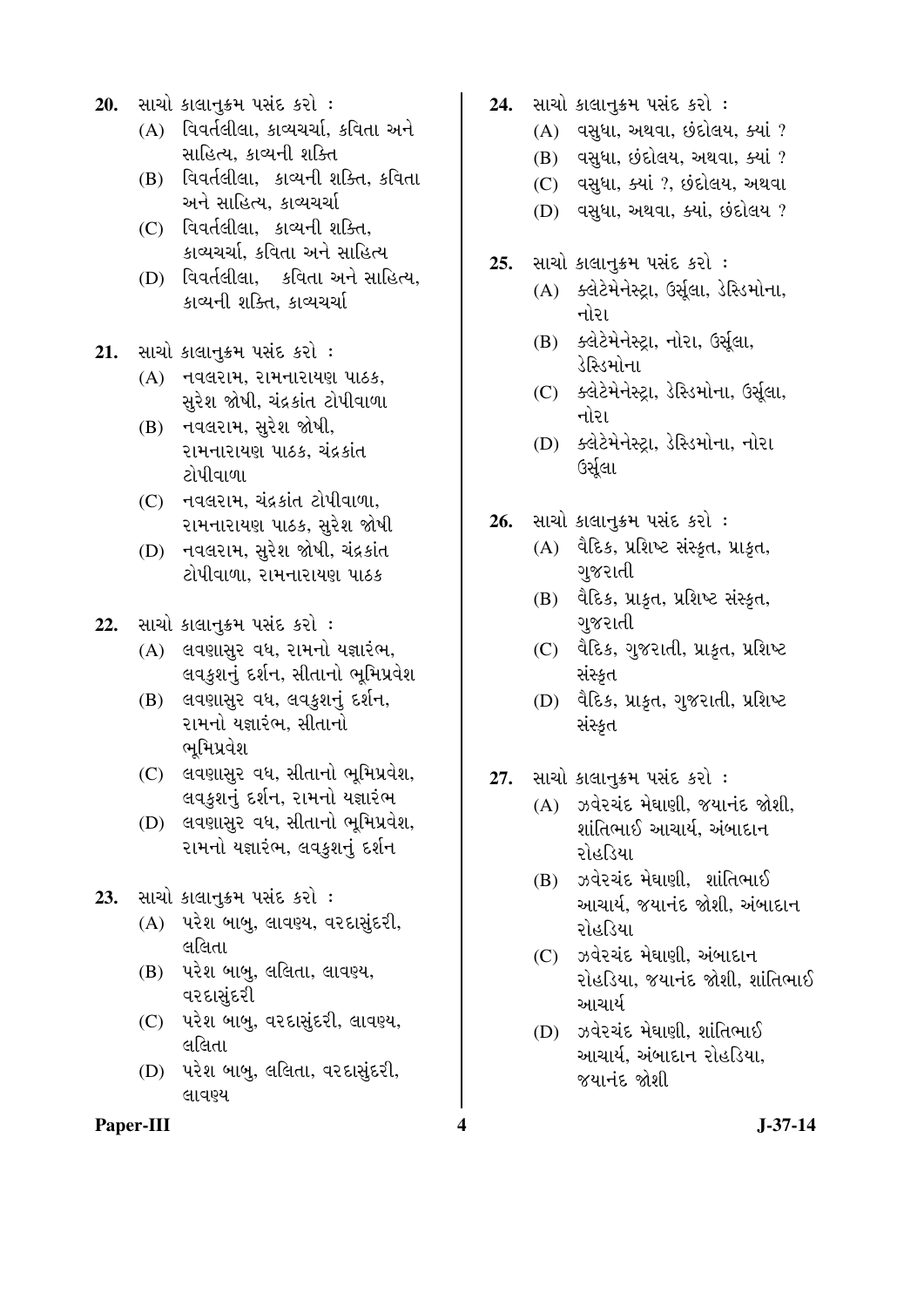- **28.** HIRI sichtst vais sel:
	- $(A)$  કેશવ હ. ધ્રુવ, હરિવલ્લભ ભાયાણી, કે.કા. શાસ્ત્રી, પ્રબોધ પંડિત
	- (B) કેશવ હ. ધ્રુવ, પ્રબોધ પંડિત, કે.કા. શાસ્ત્રી, હરિવલ્લભ ભાયાણી
	- (C) કેશવ હ. ધ્રુવ, કે.કા. શાસ્ત્રી, હરિવલ્લભ ભાયાણી, પ્રબોધ પંડિત
	- $(D)$  કેશવ હ. ધ્રુવ, હરિવલ્લભ ભાયાણી, પ્રબોધ પંડિત, કે.કા. શાસ્ત્રી
- 29. HIRI SIGI<sub>LE</sub>SH VHE SEI :
	- (A) yidly alled, Gywelly સાહિત્ય, રાષ્ટ્રીય સાહિત્ય, વિશ્વ સાહિત્ય
	- (B) પ્રાંતીય સાહિત્ય, રાષ્ટ્રીય સાહિત્ય, વિશ્વ સાહિત્ય, ઉપખરડીય સાહિત્ય
	- (C) yidly સાહિત્ય, વિશ્વ સાહિત્ય, ઉપખરડીય સાહિત્ય, રાષ્ટ્રીય સાહિત્ય
	- (D) પ્રાંતીય સાહિત્ય, રાષ્ટ્રીય સાહિત્ય, ઉપખરડીય સાહિત્ય, વિશ્વ સાહિત્ય

- $(A)$  પુરંદર પરાજય, અવિભક્ત આત્મા, તર્પણ, પુત્ર સમોવડી
- (B) પુરંદર પરાજય, તર્પણ, અવિભક્ત આત્મા, પુત્ર સમોવડી
- (C) પુરંદર પરાજય, પુત્ર સમોવડી, તર્પણ, અવિભક્ત આત્મા
- (D) પુરંદર પરાજય, તર્પણ, પુત્ર સમોવડી, અવિભક્ત આત્મા

| 28.     |     | સાચો કાલાનુક્રમ પસંદ કરો :                                                 | 31. | સર્વથા સુસંગત જૂથ જણાવો :                                                                                                            |
|---------|-----|----------------------------------------------------------------------------|-----|--------------------------------------------------------------------------------------------------------------------------------------|
|         |     | (A) કેશવ હ. ધ્રુવ, હરિવલ્લભ ભાયાણી,<br>કે.કા. શાસ્ત્રી, પ્રબોધ પંડિત       |     | (A) કાવ્યહેતુ : નિપુણતા, લોકશાસ્ત્ર,<br>અભ્યાસ                                                                                       |
|         | (B) | કેશવ હ. ધ્રુવ, પ્રબોધ પંડિત, કે.કા.<br>શાસ્ત્રી, હરિવલ્લભ ભાયાણી           |     | (B) રસસિદ્ધાંત <b>ઃ</b><br>વિભાવ,<br>અસંલક્ષ્યક્રમ,<br>ઉત્તમોત્તમ<br>(C) ધ્વનિ<br>: અલંકાર ધ્વનિ,                                    |
|         |     | (C) કેશવ હ. ધ્રુવ, કે.કા. શાસ્ત્રી,<br>હરિવલ્લભ ભાયાણી. પ્રબોધ પંડિત       |     | મધ્યમ માર્ગ,<br>વિદગ્ધતા<br>: ગૌડી, સુકુમારતા,<br>(D) રમણીયતા                                                                        |
|         |     | (D) કેશવ હ. ધ્રુવ, હરિવલ્લભ ભાયાણી,<br>પ્રબોધ પંડિત, કે.કા. શાસ્ત્રી       | 32. | લોકોત્તરતા<br>સર્વથા સુસંગત જૂથ જણાવો:                                                                                               |
| 29.     | (A) | સાચો કાલાનુક્રમ પસંદ કરો :<br>પ્રાંતીય સાહિત્ય. ઉપખણ્ડીય                   |     | (A) ટી.એસ. : પરંપરા, વક્રતા,<br>એલિયટ<br>સંદિગ્ધતા<br>(B) ટી.એસ. : પરંપરા,<br>એલિયટ<br>નિર્વેયક્તિકતા, ત્રણ                          |
|         |     | સાહિત્ય, રાષ્ટ્રીય સાહિત્ય, વિશ્વ<br>સાહિત્ય                               |     | સૂર<br>(C) ટી.એસ.<br>: પરંપરા, વિઘટન,<br>એલિયટ<br>આંતરવિરોધ                                                                          |
|         | (B) | પ્રાંતીય સાહિત્ય, રાષ્ટ્રીય સાહિત્ય,<br>વિશ્વ સાહિત્ય, ઉપખણ્ડીય સાહિત્ય    |     | (D) ટી.એસ.<br>: પરંપરા, ઉદાત્તતા,<br>એલિયટ<br>વિરેચન                                                                                 |
|         | (C) | પ્રાંતીય સાહિત્ય, વિશ્વ સાહિત્ય,<br>ઉપખણ્ડીય સાહિત્ય, રાષ્ટ્રીય<br>સાહિત્ય | 33. | સર્વથા સુસંગત જૂથ જણાવો :<br>(A) પ્રતીકવાદ :<br>એલુઆર્ડ, કીટ્સ,<br>માલાર્મે<br><b>: બ્રેતોં, વર્લેન, રેમ્બો</b><br>(B) પ્રતીકવાદ     |
|         |     | (D) પ્રાંતીય સાહિત્ય, રાષ્ટ્રીય સાહિત્ય,<br>ઉપખરડીય સાહિત્ય, વિશ્વ સાહિત્ય |     | બોદલેર, વાલેરી,<br>(C) પ્રતીકવાદ<br>$\ddot{\phantom{a}}$<br>રિલ્કે<br>વાલેરી, કોલરિજ,<br>(D) પ્રતીકવાદ<br>$\ddot{\cdot}$<br>જ્હોન ડન |
| 30.     |     | સાચો કાલાનુક્રમ પસંદ કરો :                                                 | 34. | સર્વથા સુસંગત જૂથ જણાવો :                                                                                                            |
|         |     | (A) પુરંદર પરાજય, અવિભક્ત આત્મા,<br>તર્પણ, પુત્ર સમોવડી                    |     | (A) નરસિંહરાવ : મનોમુક્રર,<br>દીવેટિયા<br>શબ્દગંધા, શબ્દની<br>શક્તિ                                                                  |
|         | (B) | પુરંદર પરાજય, તર્પણ, અવિભક્ત<br>આત્મા, પુત્ર સમોવડી                        |     | (B) બળવંતરાય : લિરિક, વિવિધ<br>ઠાકોર<br>વ્યાખ્યાનો, નવીન<br>કવિતા વિષે                                                               |
|         |     | (C) પુરંદર પરાજય, પુત્ર સમોવડી,<br>તર્પણ, અવિભક્ત આત્મા                    |     | વ્યાખ્યાનો<br>(C) પ્રમોદકુમાર : સંકેત વિસ્તાર,                                                                                       |
|         |     | (D) પુરંદર પરાજય, તર્પણ, પુત્ર<br>સમોવડી, અવિભક્ત આત્મા                    |     | પટેલ<br>કાવ્યની શક્તિ,<br>કથોપકથન<br>(D) સુરેશ જોષી : શ્રૃણ્વન્તુ, પ્રતીતિ,                                                          |
| J-37-14 |     |                                                                            | 5   | પ્રસ્તુત<br>Paper-III                                                                                                                |
|         |     |                                                                            |     |                                                                                                                                      |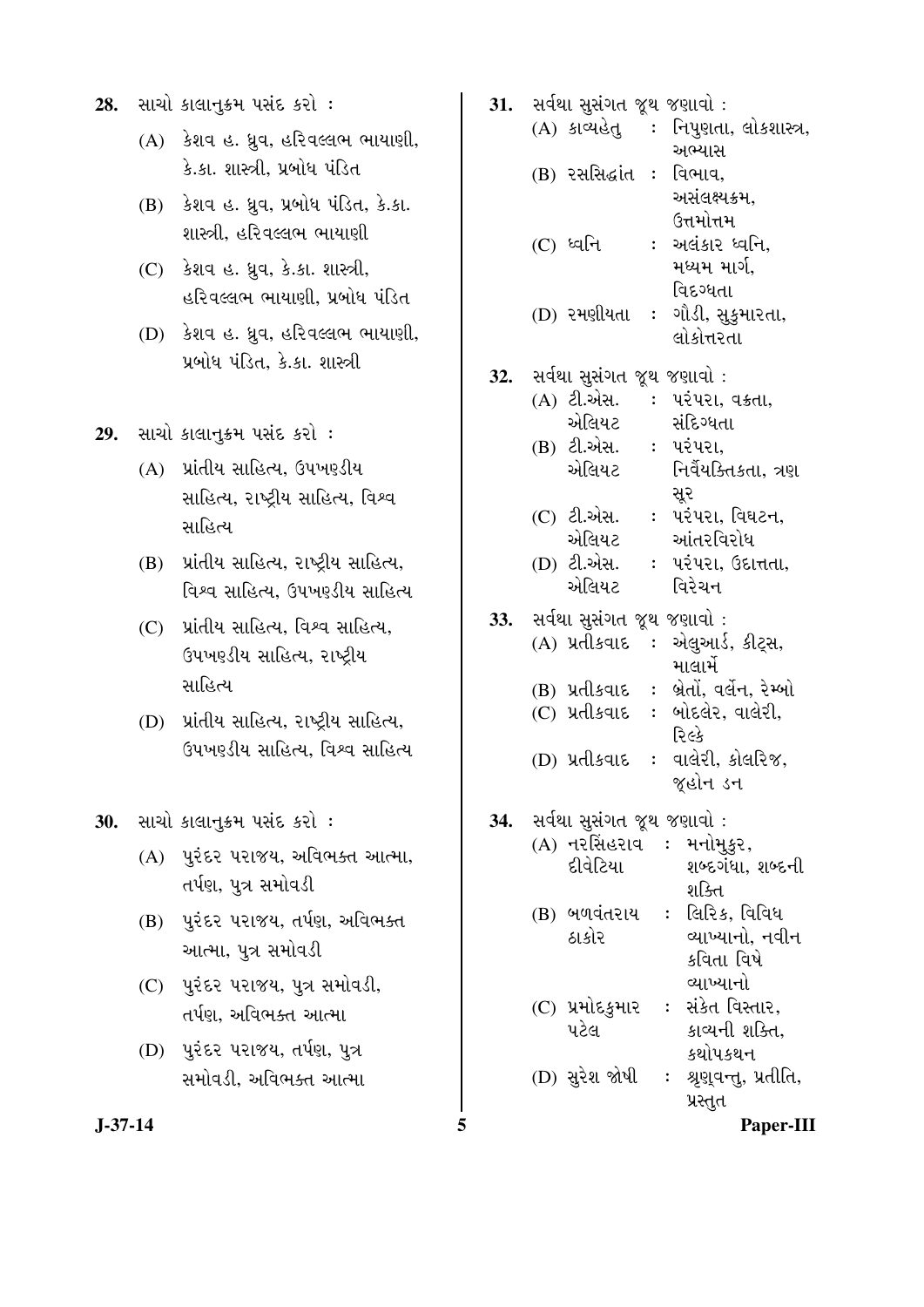| 35.        | સર્વથા સુસંગત જૂથ જણાવો : |                                      |  |                                       |  |  |
|------------|---------------------------|--------------------------------------|--|---------------------------------------|--|--|
|            |                           | (A) જુગલ પ્રસાદ, ગનોરી, ધાત્તુરિયા,  |  |                                       |  |  |
|            |                           | મુનાવરસિંહ                           |  |                                       |  |  |
|            |                           | (B) પુત્તો, તુલી, ચંદ્રી, રાજુ પાંડે |  |                                       |  |  |
|            |                           |                                      |  | (C) ત્રતી, સમુની મા, ચંદ્રી, સતીશ     |  |  |
|            |                           |                                      |  | (D) અભિમન્યુ, જટાયુ, અજ, દેવકી        |  |  |
|            |                           |                                      |  |                                       |  |  |
|            |                           | 36. સર્વથા સુસંગત જૂથ જણાવો :        |  |                                       |  |  |
|            |                           |                                      |  | (A) સુધારક : મારી હકીકત,              |  |  |
|            |                           | યુગ                                  |  | ફારબસ વિરહ, ધરા                       |  |  |
|            |                           |                                      |  | ગુર્જરી                               |  |  |
|            |                           |                                      |  | (B) પંડિત યુગ : પૂર્વાલાપ, વસુધા,     |  |  |
|            |                           |                                      |  | ધ્વનિ                                 |  |  |
|            |                           | (C) ગાંધી                            |  | : પ્રાચીના, ક્યાં ?,<br>છંદોલય        |  |  |
|            |                           | યુગ                                  |  |                                       |  |  |
|            |                           |                                      |  | (D) આધુનિક : છિન્નપત્ર, અથવા,<br>અંગત |  |  |
|            |                           | યુગ                                  |  |                                       |  |  |
|            |                           |                                      |  |                                       |  |  |
|            |                           | 37. સર્વથા સુસંગત જૂથ જણાવો :        |  | : ઑથેલો, ડિવાઈન                       |  |  |
|            |                           | (A) નાટક                             |  | કૉમેડી, ફાઉસ્ટ                        |  |  |
|            |                           |                                      |  | (B) કવિતા : ધ વેસ્ટ લેન્ડ, દુઈનો      |  |  |
|            |                           |                                      |  | એલેજી, યુલિસિસ                        |  |  |
|            |                           |                                      |  | (C) નવલકથા : માદામ બોવારી,            |  |  |
|            |                           |                                      |  | મેટામોર્ફોસિસ,                        |  |  |
|            |                           |                                      |  | આઉટસાઈડર                              |  |  |
|            |                           |                                      |  | (D) ટૂંકીવાર્તા : થ્રી સિસ્ટર્સ, ધ    |  |  |
|            |                           |                                      |  | કાસલ, ઍગેમેમ્નોન                      |  |  |
|            |                           |                                      |  |                                       |  |  |
| <b>38.</b> |                           | સર્વથા સુસંગત જૂથ જણાવો :            |  |                                       |  |  |
|            |                           |                                      |  | (A) સૌરાષ્ટ્રી : માણહૂ, શીબું,        |  |  |
|            |                           | બોલી                                 |  | વાડક્યા                               |  |  |
|            |                           |                                      |  | (B) ચરોતરી : બૂહલું, જેમણાં,          |  |  |
|            |                           | બોલી                                 |  | અગાડી                                 |  |  |
|            |                           |                                      |  | (C) સુરતી    : પાણ્ણું, ગાલ્લું,      |  |  |
|            |                           | બોલી                                 |  | વાંહોવાંહ                             |  |  |
|            |                           | (D) પટ્ટણી                           |  | :  નેકર્યો, ખેતરાં,                   |  |  |
|            |                           | બોલી                                 |  | હવાકો                                 |  |  |
|            |                           |                                      |  |                                       |  |  |

- 39. He<sup>del</sup> અસંગત જૂથ જણાવો :
	- $(A)$   $\dot{\mathcal{S}}$ .  $\mathcal{S}$ l. શાસ્ત્રી : સંશોધનને માર્ગે, ધરતીનું ધાવણ, પદ્યરચનાની ઐતિહાસિક આલોચના
	- (B) હરિવલ્લભ : શોધ અને સ્વાધ્યાય, ભાયાણી અનુસંધાન, લોકકથાનાં મૂળ અને
	- કૂળ  $(C)$  પ્રબોધ પંડિત : ભાષાવિજ્ઞાનના અર્વાચીન અભિગમો. વ્યાકરણઃ અર્થ અને આકાર, પચરંગી સમાજમાં ભાષા  $(D)$  ભોગીલાલ <mark>∶</mark> અનુસ્મૃતિ,
		- સાંડેસરા અન્વેષણા. સંશોધનની કેડી
- **40.** સર્વથા અસંગત જૂથ જણાવો :

| (A) દયારામ | : રસિકવલ્લભ,        |
|------------|---------------------|
|            | ભક્તિપોષણ, સતસૈયા   |
| (B) શામળ   | :   પદ્માવતી, સુડા  |
|            | બહોંતેરી, મદનમોહના  |
| $(C)$ અખો  | : ચિત્તવિચાર સંવાદ, |
|            | અખેગીતા,            |
|            | અનુભવબિંદુ          |

(D) ધીરો : સ્વરૂપ, જ્ઞાનકક્કો, ધ્રુવાખ્યાન

41. He<sup>(21)</sup> Hailed & 24 જણાવો :

|  |                   | (A) હિમાંશી શેલત : બારણું, અંતરાલ, |
|--|-------------------|------------------------------------|
|  |                   | શાપ                                |
|  | (B) સુમન શાહ      | :   મજાનો ડખો,                     |
|  |                   | ગાબડું, ફટફટિયું                   |
|  | (C) હરીશ નાગ્રેચા | <u>: ફૂલડી, કુ</u> બો, જીવ         |
|  | (D) અજિત ઠાકોર    | : ગૂમડું, ભમરી,                    |
|  |                   | ખરજવું                             |
|  |                   |                                    |

**Paper-III** 6 J-37-14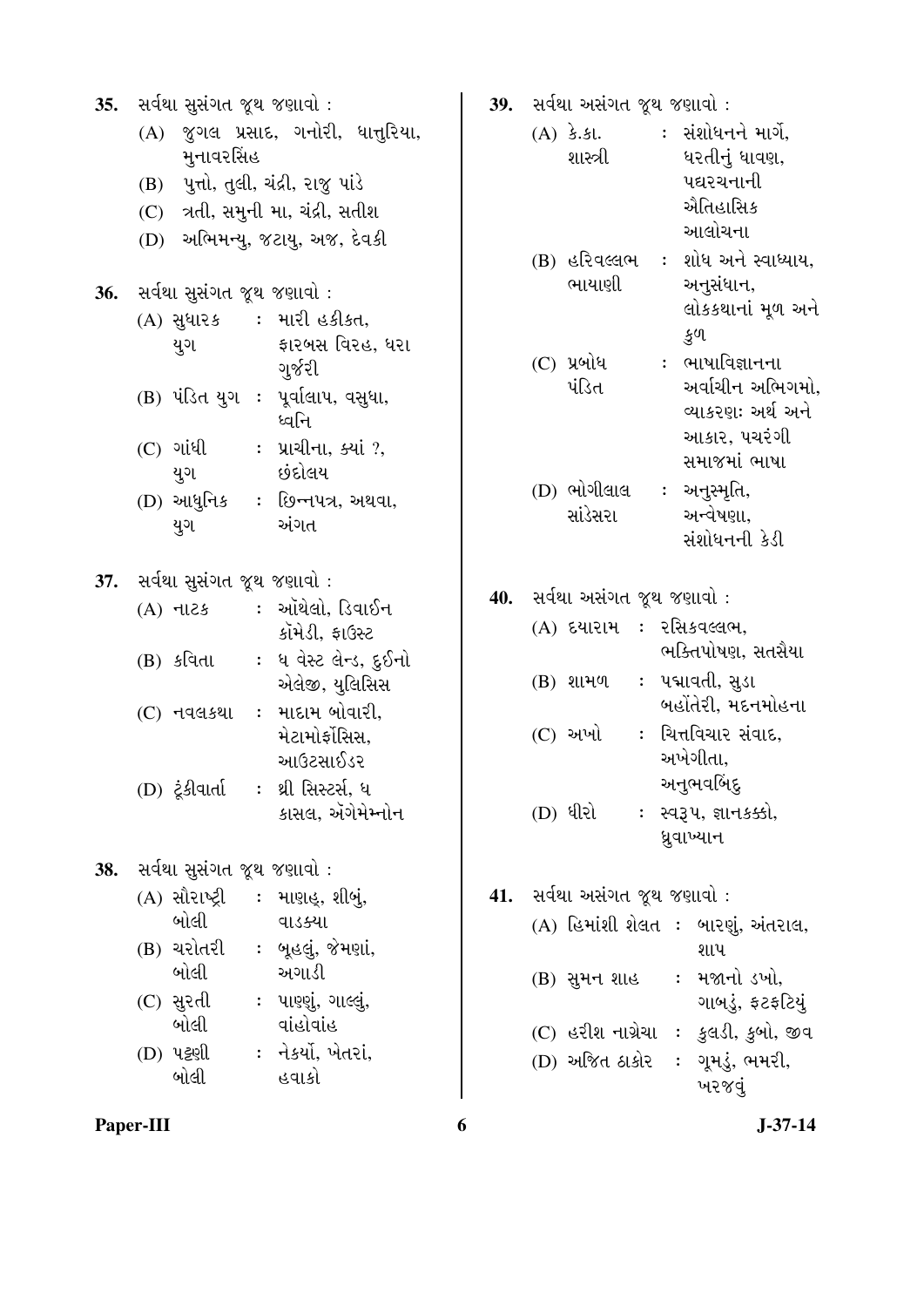- 42. He<sup>Qu</sup> અસંગત જૂથ જણાવો :
	- $(A)$  વેઈટિંગ ફોર ગોદો. એન્ડ ગેઈમ. ધ પિંગ
	- $(B)$  …ઓથેલો, ડોલ્સ હાઉસ, ધ ક્લાઈઝ
	- (C) દુઈનો એલેજી, સૉનેટસ ટ ઓર્ફિયસ, માલ્ટ લ્યુરિડ્ઝ બ્રીગ
	- (D) પ્લેગ, હેપ્પી ડેથ, ધ રિબેલ
- 13. He<sup>Qu</sup> અસંગત જૂથ જણાવો :
	- $(A)$   $\vec{a}$   $\vec{b}$   $\vec{c}$   $\vec{d}$   $\vec{c}$   $\vec{d}$   $\vec{d}$   $\vec{c}$   $\vec{d}$   $\vec{d}$   $\vec{d}$   $\vec{d}$   $\vec{d}$   $\vec{d}$ <u>રુકિમણીવિવાહ</u>
	- (B) સમરારાસુ, સપ્તક્ષેત્રિરાસુ, રેવંતગિરિરાસ્
	- (C) નેમિનાથ ફાગુ, વસંતવિલાસ, સ્થુલિભદ્ર ફાગૃ
	- (D) ચંદ્રહાસાખ્યાન, મદાલસાખ્યાન, <u>हरिश्यंदाण्यान</u>
- **44.** સર્વથા અસંગત જૂથ જણાવો :
	- (A) ચક્રપાણિ, ગજાનન, ચત્**ર્મુ**ખ
	- (B) આજન્મ, યથાશક્તિ, પ્રતિદિન
	- (C) રામલક્ષ્મણ, ચાપાણી, મુખકમળ
	- (D) પીતાંબર, મહારાજા, મધમીઠું
- **45.** સર્વથા અસંગત જથ જણાવો :
	- $(A)$  ગોપાળગીતા,  $\Theta$ મરગીતા, પ્રેમરસગીતા
	- $(B)$  ઘરે બાહિરે, ન હન્યતે, ગણદેવતા
	- $(C)$  બ્રધર્સ કેરેમેઝોવ, ઓટમ ઑક પેટ્રિયાર્ક, ધ ટ્રાયલ
	- $(D)$  ધ ન્ય લાઈફ, મર્ચન્ટ ઑફ વેનિસ, ટાઈમબોમ્બ
- 46. નીચેના વિધાનોની કાર્યકારણ દષ્ટિએ યથાર્થતા તપાસો $\cdot$ (A) : કાવ્યરચના માટે પ્રતિભા અનિવાર્ય ™öé. **(R) :** કાવ્યમાં તેથી વિદગ્ધતા પ્રવેશે છે.  $(A)$   $(A)$  અને  $(R)$  બંને ખોટાં છે. (B) (A) સાચું છે અને (R) ખોટું છે.  $(C)$   $(A)$  ખોટું છે અને  $(R)$  સાચું છે.  $(D)$   $(A)$  અને  $(R)$  બંને સાચાં છે. 47. નીચેના વિધાનોની કાર્યકારણ દષ્ટિએ યથાર્થતા $\overline{a}$  તપાસો $\overline{a}$  : **(A) :** સંરચના નહિ તો કૃતિ નહીં. **(R) :** બધી કૃતિઓ સંરચનાવાદી હોય છે.  $(A)$   $(A)$  અને  $(R)$  બંને ખોટાં છે.  $(B)$   $(A)$  અને  $(R)$  બંને સાચાં છે.  $(C)$   $(A)$  સાચં છે અને  $(R)$  ખોટં છે. (D) (A) ખોટું છે અને (R) સાચું છે. 48. નીચેના વિધાનોની કાર્યકારણ દૃષ્ટિએ યથાર્થતા $\overline{a}$  તપાસો $\overline{a}$  : (A) : સમ-સંવેદન એટલે સાહિત્યવિવેચન. **(R) :** સાહિત્ય વિવેચનની પ્રથમ શરત સમસંવેદન છે.  $(A)$   $(A)$  સાચું છે અને  $(R)$  ખોટું છે.  $(B)$   $(A)$  અને  $(R)$  બંને સાચાં છે.  $(C)$   $(A)$  અને  $(R)$  બંને ખોટાં છે.  $(D)$   $(A)$  ખોટું છે અને  $(R)$  સાચું છે. 49. નીચેના વિધાનોની કાર્યકારણ દષ્ટિએ યથાર્થતા તપાસો: (A) : **1624 એની સંતતિ ક**દી સુખી નહિ કરી શકે. **(R) :** નહુષે ઋષિઓ પાસે પાલખી ઊંચકાવી.
	- $(A)$   $(A)$  અને  $(R)$  બંને સાચાં છે.
	- $(B)$   $(A)$  સાચું છે અને  $(R)$  ખોટું છે.
	- $(C)$   $(A)$  ખોટું છે અને  $(R)$  સાચું છે.
	- (D) (A) અને (R) બંને ખોટાં છે.

**J-37-14 7 Paper-III**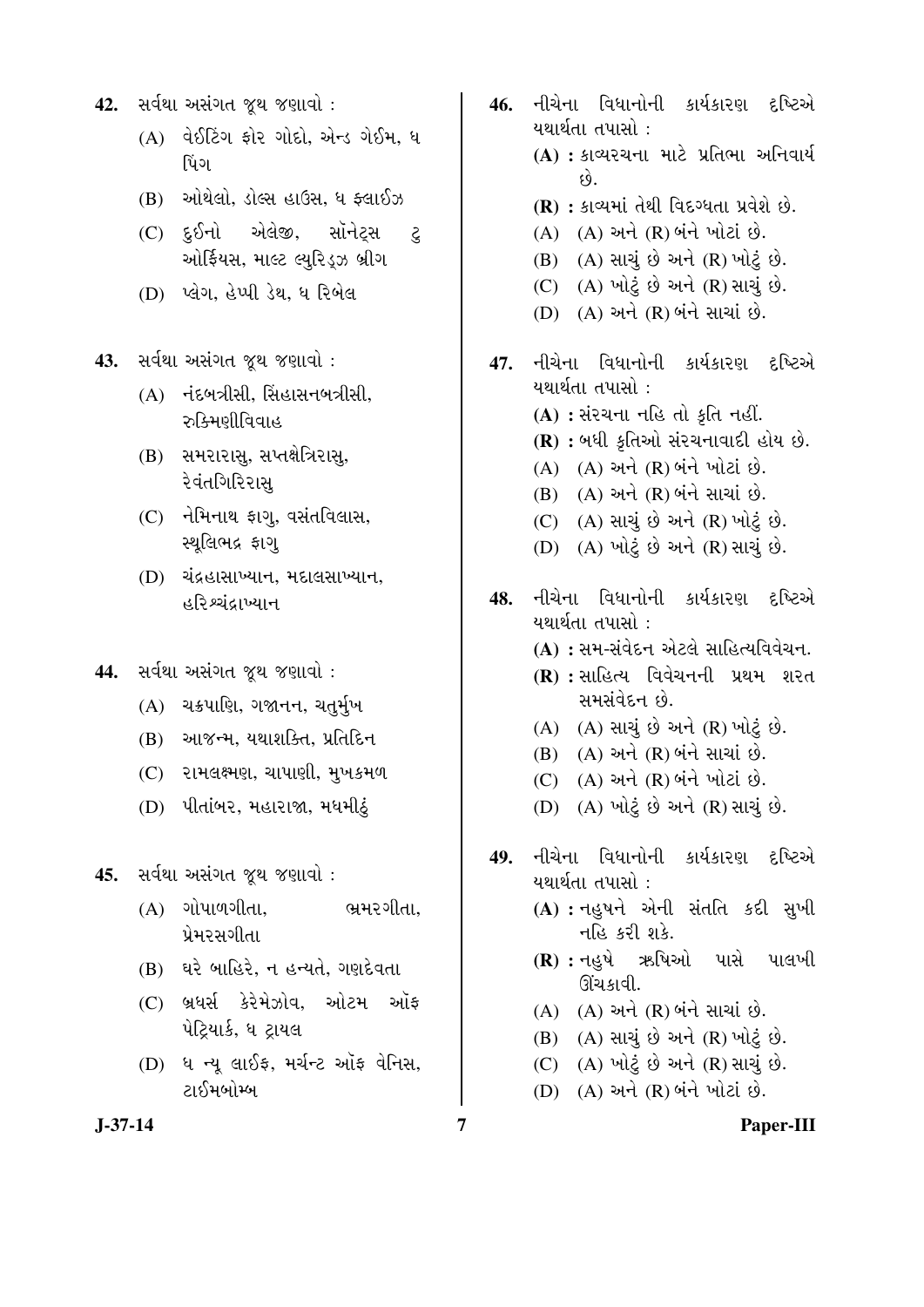- 50. નીચેના વિધાનોની કાર્યકારણ દૃષ્ટિએ યથાર્થતા તપાસો $\,$  :
	- (A) : કુશ અયોધ્યાને ફરી વસાવે છે.
	- **(R) :** અગ્નિવર્ણ રાજાનું આઘાતથી મૃત્યુ થાય છે.
	- $(A)$   $(A)$  અને  $(R)$  બંને ખોટાં છે.
	- $(B)$   $(A)$  અને  $(R)$  બંને સાચાં છે.
	- $(C)$   $(A)$  ખોટ છે અને  $(R)$  સાચં છે.
	- (D) (A) સાચું છે અને (R) ખોટું છે.
- 51. નીચેના વિધાનોની કાર્યકારણ દષ્ટિએ યથાર્થતા તપાસો $\,$  :
	- (A) : ' idel au' ni ve 21 du vit જોવા મળે છે.
	- **(R) : છંદ અને લય વિના કવિતા શક્ય** નથી. $\overline{a}$
	- $(A)$   $(A)$  સાચું છે અને  $(R)$  ખોટું છે.
	- $(B)$   $(A)$  અને  $(R)$  બંને ખોટાં છે.
	- $(C)$   $(A)$  અને  $(R)$  બંને સાચાં છે.
	- (D) (A) ખોટું છે અને (R) સાચું છે.
- **52.** નીચેના વિધાનોની કાર્યકારણ દષ્ટિએ યથાર્થતા તપાસો $\,$  :
	- (A) : લલિત નિબંધ વ્યક્તિત્વનું આવિષ્કરણ છે.
	- **(R) :** દરેક આવિષ્કરણ લલિત નિબંધ  $\omega$ ને છે.
	- (A) (A) "ÛÛé¤ä×ø ™öé …¶Ûé (R) ÍÛÛ˜Ûä× ™öé.
	- $(B)$   $(A)$  સાચું છે અને  $(R)$  ખોટું છે.
	- $(C)$   $(A)$  અને  $(R)$  બંને ખોટાં છે.
	- (D) (A) અને (R) બંને સાચાં છે.

#### Paper-III 8 **8** J-37-14

- 53. નીચેના વિધાનોની કાર્યકારણ દષ્ટિએ યથાર્થતા તપાસો : (A) : *દ્વિરુક્*ત પ્રયોગો એ સમાસાત્મક ૨ચનાઓ છે. **(R) :** દ્વિરુક્ત રચના ઈત્યાદિવાચક છે.  $(A)$   $(A)$  સાચું છે અને  $(R)$  ખોટું છે.  $(B)$   $(A)$  ખોટું છે અને  $(R)$  સાચું છે.  $(C)$   $(A)$  અને  $(R)$  બંને સાચાં છે. (D) (A) અને (R) બંને ખોટાં છે. 54. નીચેના વિધાનોની યથાર્થતા તપાસો : **(A) : '**વેનચરિત્ર' એ અર્વાચીન આખ્યાન  $\hat{\varphi}$ . **(R) :** 'નળાખ્યાન' એ અર્વાચીન આખ્યાન ™öé. (A) (A) "ÛÛé¤ä×ø ™öé …¶Ûé (R) ÍÛÛ˜Ûä× ™öé.  $(B)$   $(A)$  અને  $(R)$  બંને સાચાં છે.  $(C)$   $(A)$  અને  $(R)$  બંને ખોટાં છે. (D) (A) સાચું છે અને (R) ખોટું છે. 55. નીચેના વિધાનોની યથાર્થતા તપાસો : **(A) : 'વસંત'ના તંત્રી આનંદશંકર ધ્રવ** હતાં. **(R) :** 'પ્રસ્થાન'ના તંત્રી રામનારાયણ पाहरु हता.  $(A)$   $(A)$  અને  $(R)$  બંને સાચાં છે.  $(B)$   $(A)$  સાચું છે અને  $(R)$  ખોટું છે.  $(C)$   $(A)$  અને  $(R)$  બંને ખોટાં છે. (D) (A) ખોટું છે અને (R) સાચું છે. **56.** નીચેના વિધાનોની યથાર્થતા તપાસો : **(A) : <sup>મ</sup> ભ** ન ત ત ગા ગા એ મંદાકાન્તા છંદનું બંધારણ છે.
	- **(R) :** ત ભ જ જ ગા ગા એ માલિની છંદનું બંધારણ છે.
	- $(A)$   $(A)$  અને  $(R)$  બંને સાચાં છે.
	- $(B)$   $(A)$  સાચું છે અને  $(R)$  ખોટું છે.
	- $(C)$   $(A)$  અને  $(R)$  બંને ખોટાં છે.
	- $(D)$   $(A)$  ખોટું છે અને  $(R)$  સાચું છે.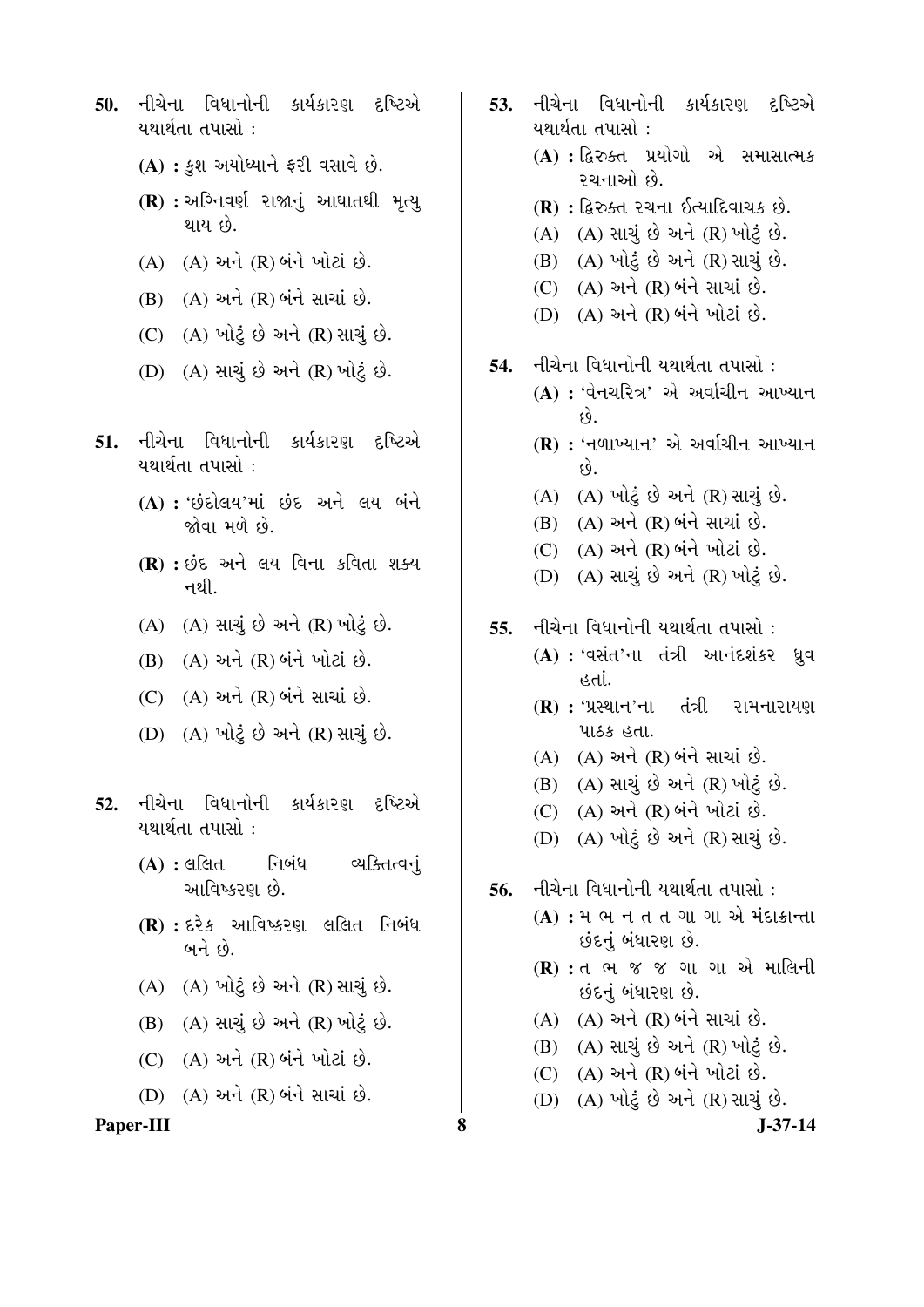| 57.       | નીચેના વિધાનોની યથાર્થતા તપાસો :<br>(A) : ફાગુમાં પ્રકૃતિનું વર્ણન જોવા મળે                                                                                                                                                                                                                            | 61. | બંને યાદીની વિગતો સરખાવીને જોડકાં<br>બનાવો :<br>I<br>$\mathbf{I}$                                                                                                                                                                                                                                                                                                                                      |
|-----------|--------------------------------------------------------------------------------------------------------------------------------------------------------------------------------------------------------------------------------------------------------------------------------------------------------|-----|--------------------------------------------------------------------------------------------------------------------------------------------------------------------------------------------------------------------------------------------------------------------------------------------------------------------------------------------------------------------------------------------------------|
|           | છે.<br>(R) : ફાગુ પ્રકૃતિકાવ્ય કહેવાય.<br>(A) (A) અને (R) બંને ખોટાં છે.<br>(B) (A) ખોટું છે અને (R) સાચું છે.<br>(C) (A) સાચું છે અને (R) ખોટું છે.<br>(D) (A) અને (R) બંને સાચાં છે.                                                                                                                 |     | 1. ઉત્પત્ત <del>િ</del><br>a. શંકુક<br>2. ચિત્રતુરગન્યાય<br>b. ભટ્ટ નાયક<br>c. અભિનવગુપ્ત<br>3. ભુક્તિ<br>d. લોલ્લટ<br>4. રસચર્વણા<br>d<br>$\mathbf b$<br>$\mathbf{C}$<br>a<br>3 <sup>1</sup><br>$\overline{2}$<br>$1 -$<br>$\overline{4}$<br>(A)<br>3<br>$1 \quad$<br>(B)<br>$\overline{2}$<br>$4\overline{ }$<br>$\overline{2}$<br>3 <sup>1</sup><br>$4\overline{ }$<br>$\mathbf{1}$<br>(C)          |
| 58.       | નીચેના વિધાનોની યથાર્થતા તપાસો :<br>(A) : ગુજરાત સાહિત્ય અકાદમીનું<br>કાર્યાલય અમદાવાદમાં છે.                                                                                                                                                                                                          | 62. | $(D)$ 2<br>$\overline{4}$<br>3<br>$\mathbf{1}$<br>બંને યાદીની વિગતો સરખાવીને જોડકાં                                                                                                                                                                                                                                                                                                                    |
|           | (R): ગુજરાતી સાહિત્ય પરિષદનું<br>કાર્યાલય અમદાવાદમાં છે.<br>(A) (A) અને (R) બંને સાચાં છે.<br>(B) (A) સાચું છે અને (R) ખોટું છે.<br>(C) (A) અને (R) બંને ખોટાં છે.<br>(A) ખોટું છે અને (R) સાચું છે.<br>(D)                                                                                            |     | બનાવો :<br>I<br>$\mathbf{I}$<br>$1.$ દેરિદા<br>a. અનુકરણ<br>2. કલીન્થ બ્રુક્સ<br>b. વસ્તુલક્ષી<br>સહસંબંધક<br>c. આંતરવિરોધની<br>3. ટી.એસ.<br>એલિયટ<br>ભાષા<br>એરિસ્ટોટલ<br>d. વિઘટન<br>4.                                                                                                                                                                                                              |
| 59.       | નીચેના વિધાનોની યથાર્થતા તપાસો :<br>(A) : હેલ્મર નોરાનો પ્રેમી છે.<br>(R) : ક્રોગ્સ્ટેડ નોરાનો પતિ છે.<br>(A) (A) અને (R) બંને ખોટાં છે.<br>(B) (A) અને (R) બંને સાચાં છે.<br>(C) (A) સાચું છે અને (R) ખોટું છે.<br>(D) (A) ખોટું છે અને (R) સાચું છે.                                                 | 63. | d<br>$\mathbf b$<br>$\mathbf{c}$<br>a<br>3 <sup>1</sup><br>$\mathbf{1}$<br>$\overline{2}$<br>(A)<br>$\overline{4}$<br>$\overline{3}$<br>1<br>$\overline{2}$<br>(B)<br>$\overline{4}$<br>$\overline{3}$<br>$\overline{2}$<br>$\mathbf{1}$<br>(C)<br>4<br>$\overline{2}$<br>$\overline{3}$<br>$\mathbf{1}$<br>$\overline{4}$<br>(D)<br>બંને યાદીની વિગતો સરખાવીને જોડકાં<br>બનાવો :<br>I<br>$\mathbf{I}$ |
| 60.       | નીચેના વિધાનોની યથાર્થતા તપાસો :<br>$(A)$ : 'આરોગ્યની ચાવી'ના<br>લેખક<br>લાભશંકર ઠાકર છે.<br>$(R)$ : 'ઓતરાતી દીવાલો'ના<br>લેખક<br>કાકાસાહેબ કાલેલકર છે.<br>(A) (A) અને (R) બંને સાચાં છે.<br>(B) (A) ખોટું છે અને (R) સાચું છે.<br>(C) (A) સાચું છે અને (R) ખોટું છે.<br>(D) (A) અને (R) બંને ખોટા છે. |     | a. સુરેશ જોષી 1. સિદ્ધાંતે કિમ્?<br>b. સુમન શાહ 2. અષ્ટમોડધ્યાય<br>c. પ્રમોદકુમાર 3. સહવર્તી-પરિવર્તી<br>પટેલ<br>4. પ્રતીતિ<br>d. ચન્દ્રકાન્ત<br>ટોપીવાળા<br>$\mathbf b$<br>d<br>a<br>$\mathbf{C}$<br>$\overline{2}$<br>3<br>$\overline{4}$<br>(A)<br>1<br>(B) 2<br>$3 \quad 4$<br>$\mathbf{1}$<br>3<br>$4 \quad 1$<br>$(C)$ 2<br>$\overline{4}$<br>$\overline{2}$<br>3<br>$\overline{1}$<br>(D)       |
| $J-37-14$ |                                                                                                                                                                                                                                                                                                        | 9   | Paper-III                                                                                                                                                                                                                                                                                                                                                                                              |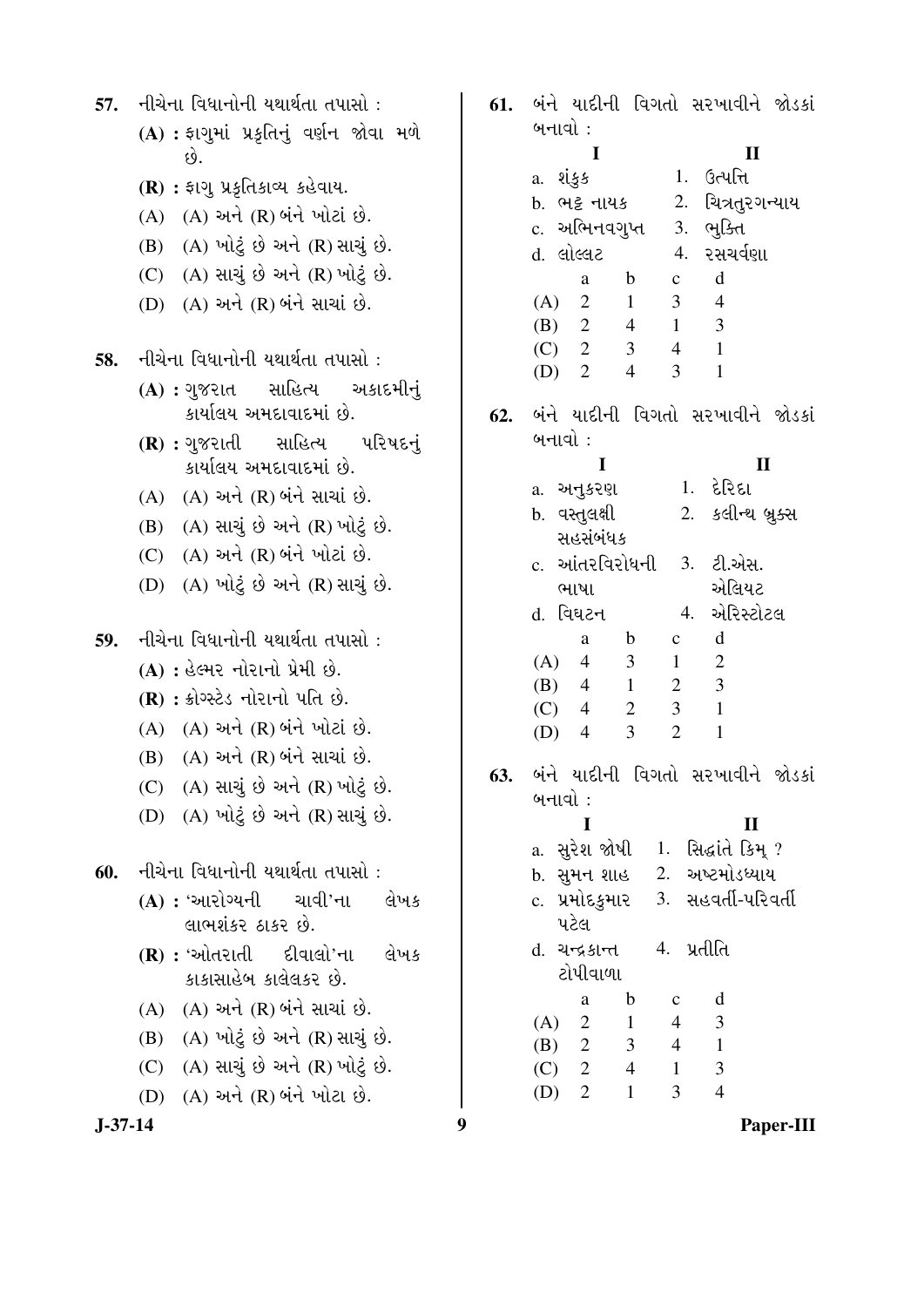| 64. | બંને યાદીની વિગતો સરખાવીને જોડકાં<br>બનાવો :                              | 67. | બંને યાદીની વિગતો સરખાવીને જોડકાં<br>બનાવો :                  |
|-----|---------------------------------------------------------------------------|-----|---------------------------------------------------------------|
|     | $\blacksquare$<br>$\mathbf{I}$                                            |     | $\bf{I}$<br>$\mathbf{I}$                                      |
|     | a. ધનિયા<br>1. ગોદાન                                                      |     | a. છેલ્લું દર્શન   1.  પદ્યનાટક                               |
|     | b. પદ્મિની 2. હયવદન                                                       |     | b. કર્ણ-કૃષ્ણ<br>2. ગઝલ                                       |
|     | c. કુન્તા 3. આરણ્યક                                                       |     | c. તુકારામનું 3. સૉનેટ                                        |
|     | d. આનંદમયી 4. ગોરા                                                        |     | સ્વર્ગારોહણ                                                   |
|     | $\mathbf b$<br>d<br>$\mathbf c$<br>a                                      |     | d. આપની યાદી 4. ખંડકાવ્ય                                      |
|     | 3 <sup>7</sup><br>$\overline{2}$<br>$(A)$ 1<br>$\overline{4}$             |     | d<br>$\mathbf b$<br>$\mathbf c$<br>a                          |
|     | $\overline{2}$<br>3 <sup>1</sup><br>$(B)$ 1<br>$\overline{4}$             |     | (A) 3 1<br>$\overline{2}$<br>$\overline{4}$                   |
|     | $2 \t 3$<br>$\overline{4}$<br>$(C)$ 1                                     |     | (B) $3 \t1 \t2$<br>$\overline{4}$                             |
|     | $\overline{4}$<br>$\overline{2}$<br>3 <sup>7</sup><br>$(D)$ 1             |     | (C) 3<br>$4 \quad 1$<br>$\mathbf{2}$                          |
|     |                                                                           |     | $\overline{2}$<br>$\mathbf{1}$<br>$(D)$ 3<br>$\overline{4}$   |
| 65. | બંને યાદીની વિગતો સરખાવીને જોડકાં                                         |     |                                                               |
|     | બનાવો:                                                                    | 68. | બંને યાદીની વિગતો સરખાવીને જોડકાં                             |
|     | $\mathbf{I}$<br>$\bf{I}$                                                  |     | બનાવો :                                                       |
|     | a. જેસલમેર             1.  સાપના ભારા                                     |     | $\bf{I}$<br>$\mathbf{I}$                                      |
|     |                                                                           |     | 1. ફારસી<br>a. <del>કુ</del> વારો                             |
|     | c. પૃથ્વી અને સ્વર્ગ 3. અથવા                                              |     | b. મોસંબી<br>2. પોર્ચુગીઝ                                     |
|     | d. કપિલરાય         4. તણખામંડળ                                            |     | 3. મરાઠી<br>c. કાદંબરી                                        |
|     | $\mathbf b$<br>$\mathbf d$<br>$\mathbf{c}$<br>a                           |     | 4. હિંદી<br>d. પનિહારી                                        |
|     | $4 \quad 1$<br>(A)<br>3<br>2                                              |     | d<br>$\mathbf b$<br>$\mathbf{C}$<br>a                         |
|     | 3<br>$\mathbf{1}$<br>$\overline{2}$<br>(B)<br>$\overline{4}$              |     | $\overline{2}$<br>$(A)$ 1<br>3 <sup>7</sup><br>$\overline{4}$ |
|     | $4\overline{ }$<br>$\overline{2}$<br>(C)<br>3<br>$\mathbf{1}$             |     | $\overline{2}$<br>3 <sup>1</sup><br>$(B)$ 1<br>$\overline{4}$ |
|     | $\mathfrak{Z}$<br>$\overline{2}$<br>$\mathbf{1}$<br>$\overline{4}$<br>(D) |     | $\overline{2}$<br>$\mathfrak{Z}$<br>$(C)$ 1<br>$\overline{4}$ |
|     |                                                                           |     | 3<br>$\overline{4}$<br>$\mathbf{2}$<br>(D)<br>$\mathbf{1}$    |
|     | 66. બંને યાદીની વિગતો સરખાવીને જોડકાં                                     |     |                                                               |
|     | બનાવો :                                                                   | 69. | બંને યાદીની વિગતો સરખાવીને જોડકાં                             |
|     | $\mathbf I$<br>$\mathbf{I}$                                               |     | બનાવો :                                                       |
|     | 1. આત્મકથા<br>a. પ્રલય                                                    |     | $\mathbf I$<br>$\mathbf{I}$                                   |
|     | 2.   ટૂંકી વાર્તા<br>b. સંયુક્તા                                          |     | દંત્ય, અઘોષ-સ્પર્શ<br>1.<br>a. q                              |
|     | c. ખરી મા<br>$3.$ $-1125$                                                 |     | અર્ધસ્વર, ઓષ્ઠય<br>2.<br>b. થ                                 |
|     | d. મધ્યાહુનનાં 4. નવલકથા                                                  |     | ઓષ્ઠય, અઘોષ-સ્પર્શ<br>3.<br>c. $\%$                           |
|     | મૃગજળ                                                                     |     | તાલવ્ય, સ્પર્શ સંઘર્ષી<br>4.<br>d. 4                          |
|     | $\mathbf b$<br>d<br>$\mathbf{C}$<br>a                                     |     | $\mathbf b$<br>$\mathbf d$<br>$\mathbf{C}$<br>a               |
|     | $\overline{2}$<br>(A)<br>$\overline{4}$<br>$\mathbf{1}$<br>3              |     | $\overline{2}$<br>3<br>$\mathbf{1}$<br>(A)<br>$\overline{4}$  |
|     | $\overline{2}$<br>$\mathfrak{Z}$<br>(B)<br>$\overline{4}$<br>$\mathbf{1}$ |     | 3<br>$\mathbf{1}$<br>$\overline{4}$<br>(B)<br>$\overline{2}$  |
|     | $\overline{2}$<br>$\mathfrak{Z}$<br>$\mathbf{1}$<br>(C)<br>$\overline{4}$ |     | $\mathfrak{Z}$<br>2<br>$\mathbf{1}$<br>(C)<br>$\overline{4}$  |
|     | $\overline{2}$<br>$\mathbf{1}$<br>3<br>(D)<br>$\overline{4}$              |     | 3<br>$\overline{4}$<br>$\mathbf{1}$<br>(D)<br>$\overline{2}$  |
|     | Paper-III                                                                 | 10  | $J - 37 - 14$                                                 |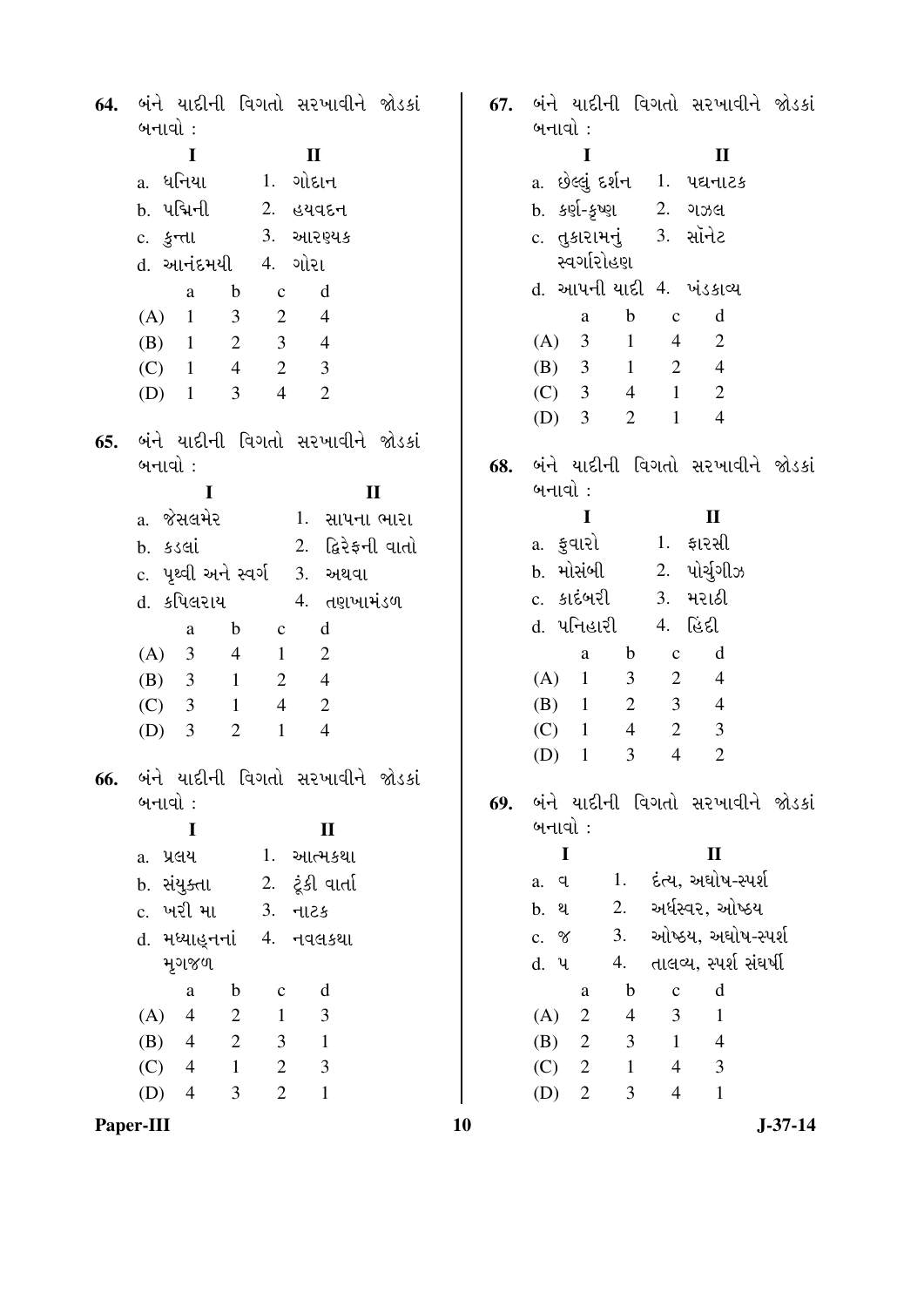| 70. | બંને યાદીની વિગતો સરખાવીને જોડકાં<br>બનાવો :                              | 73. | બંને યાદીની વિગતો સરખાવીને જોડકાં<br>બનાવો :                                    |
|-----|---------------------------------------------------------------------------|-----|---------------------------------------------------------------------------------|
|     |                                                                           |     | $\mathbf{I}$<br>$\mathbf I$                                                     |
|     | I<br>$\mathbf{I}$                                                         |     | a. પરકીયા                                                                       |
|     | a. મૂકમ્ કરોતિ     1.  નિબંધ                                              |     | 1. અનુવાદ                                                                       |
|     | b. ઝબૂકિયાં<br>2. નવલકથા                                                  |     | b. અપિ ચ<br>2. ટૂંકીવાર્તા                                                      |
|     | c. ધીમુ અને 3. એકાંકી                                                     |     | c. ઈતરા<br>3. કવિતા                                                             |
|     | વિભા                                                                      |     | d. ૨મ્યાણિ<br>4. લલિત નિબંધ                                                     |
|     | d. શહેરની શેરી<br>4. ટૂંકીવાર્તા                                          |     | વીક્ષ્ય                                                                         |
|     | $\mathbf b$<br>d<br>$\mathbf{C}$<br>a                                     |     | $\mathbf b$<br>d<br>a<br>$\mathbf c$                                            |
|     | $1 -$<br>$\mathfrak{Z}$<br>$\mathbf{2}$<br>$(A)$ 4                        |     | 1<br>$\overline{2}$<br>$\overline{4}$<br>$\frac{3}{3}$<br>(A)                   |
|     | (B) 4 2 1<br>3                                                            |     | (B) $1 \t 4 \t 2$<br>$\begin{array}{ccc}\n4 & 2 \\ 2 & 3 \\ 2 & 2\n\end{array}$ |
|     | 3<br>$\overline{2}$<br>(C) 4 1                                            |     | $\overline{4}$<br>$(C)$ 1                                                       |
|     | $\overline{2}$<br>$\overline{3}$<br>$\mathbf{1}$<br>$\overline{4}$<br>(D) |     | $\overline{4}$<br>$(D)$ 1                                                       |
|     |                                                                           | 74. | બંને યાદીની વિગતો સરખાવીને જોડકાં                                               |
| 71. | બંને યાદીની વિગતો સરખાવીને જોડકાં                                         |     | બનાવો :                                                                         |
|     | બનાવો :                                                                   |     |                                                                                 |
|     | I<br>$\mathbf{I}$                                                         |     | $\mathbf{I}$<br>I<br>a. સંશોધનની કેડી                                           |
|     | a. રઢિયાળી રાત 1. જોરાવરસિંહ                                              |     | 1. ચંપૂ વ્યાસ<br>2. જયંત કોઠારી                                                 |
|     |                                                                           |     | b. સાહિત્યિક                                                                    |
|     | જાદવ                                                                      |     | સંશોધન વિષે                                                                     |
|     | b. ભાલપ્રદેશની  2. ડાહ્યાભાઈ વાઢ્                                         |     | c. સાહિત્યિક<br>3. સુમન શાહ                                                     |
|     | લોકકથાઓ                                                                   |     | તથ્યોની                                                                         |
|     | c. કુંકણાકથાઓ 3. ખોડીદાસ પરમાર                                            |     | માવજત                                                                           |
|     | d. લોકવિદ્યાની 4. ઝવેરચંદ મેઘાણી                                          |     | 4. ભોગીલાલ<br>d. સાહિત્ય                                                        |
|     | સરજત                                                                      |     | સાંડેસરા<br>સંશોધનની                                                            |
|     | $\mathbf b$<br>d<br>a<br>$\mathbf{C}$                                     |     | પદ્ધતિઓ                                                                         |
|     | $\overline{2}$<br>3<br>(A)<br>$\overline{4}$<br>$1 \quad \blacksquare$    |     | $\mathbf b$<br>d<br>a<br>$\mathbf C$                                            |
|     | $3\qquad 2$<br>(B) 4<br>$\mathbf{1}$                                      |     | $\overline{2}$<br>$\mathfrak{Z}$<br>$4\overline{ }$<br>$\mathbf{1}$<br>(A)      |
|     | $1 \quad 3$<br>$\overline{2}$<br>(C)<br>$\overline{4}$                    |     | $4\quad 2$<br>$\frac{3}{3}$<br>$\mathbf{1}$<br>(B)                              |
|     | $\overline{2}$<br>$\overline{3}$<br>$\mathbf{1}$<br>$\overline{4}$<br>(D) |     | $\overline{2}$<br>$\mathbf{1}$<br>$\overline{4}$<br>(C)                         |
|     |                                                                           |     | (D) $4 \t3 \t2 \t1$                                                             |
| 72. | બંને યાદીની વિગતો સરખાવીને જોડકાં                                         | 75. | બંને યાદીની વિગતો સરખાવીને જોડકાં                                               |
|     | બનાવો :                                                                   |     | બનાવો :                                                                         |
|     | $\bf{I}$<br>$\mathbf{I}$                                                  |     |                                                                                 |
|     | 1. મુકુંદ પરીખ<br>a. અસ્તી                                                |     | $\mathbf I$<br>$\mathbf H$                                                      |
|     | b. મહાભિનિષ્ક્રમણ 2. શ્રીકાન્ત શાહ                                        |     | a. 1917 1. ગુજરાતનો નાથ                                                         |
|     | c. કામિની                                                                 |     | દિવ્યચક્ષ<br>2.<br>b. 1932                                                      |
|     | 3. રાધેશ્યામ શર્મા                                                        |     | સોરઠ, તારાં વહેતાં પાણી<br>3.<br>c. 1937                                        |
|     | d. <del>ફે</del> રો<br>4. મધુ રાય                                         |     | માનવીની ભવાઈ<br>4.<br>d. 1947                                                   |
|     | $\mathbf d$<br>$\mathbf{b}$<br>$\mathbf{c}$<br>a                          |     | $\mathbf b$<br>d<br>a<br>$\mathbf{C}$                                           |
|     | (A) 2 3<br>$\overline{4}$<br>$\mathbf{1}$                                 |     | $\overline{2}$<br>$\mathfrak{Z}$<br>(A) 1<br>$\overline{4}$                     |
|     | $\overline{4}$<br>$\mathfrak{Z}$<br>(B) 2 1                               |     | $3\qquad 2$<br>$\overline{4}$<br>$(B)$ 1                                        |
|     | $\overline{3}$<br>$(C)$ 2<br>$\overline{4}$<br>$\overline{1}$             |     | $4 \t 2 \t 3$<br>$(C)$ 1                                                        |
|     | $\overline{3}$<br>$\overline{4}$<br>$\overline{2}$<br>$\mathbf{1}$<br>(D) |     | $\overline{4}$<br>$\overline{3}$<br>$\overline{2}$<br>$(D)$ 1                   |
|     |                                                                           |     |                                                                                 |

**J-37-14 11 Paper-III**